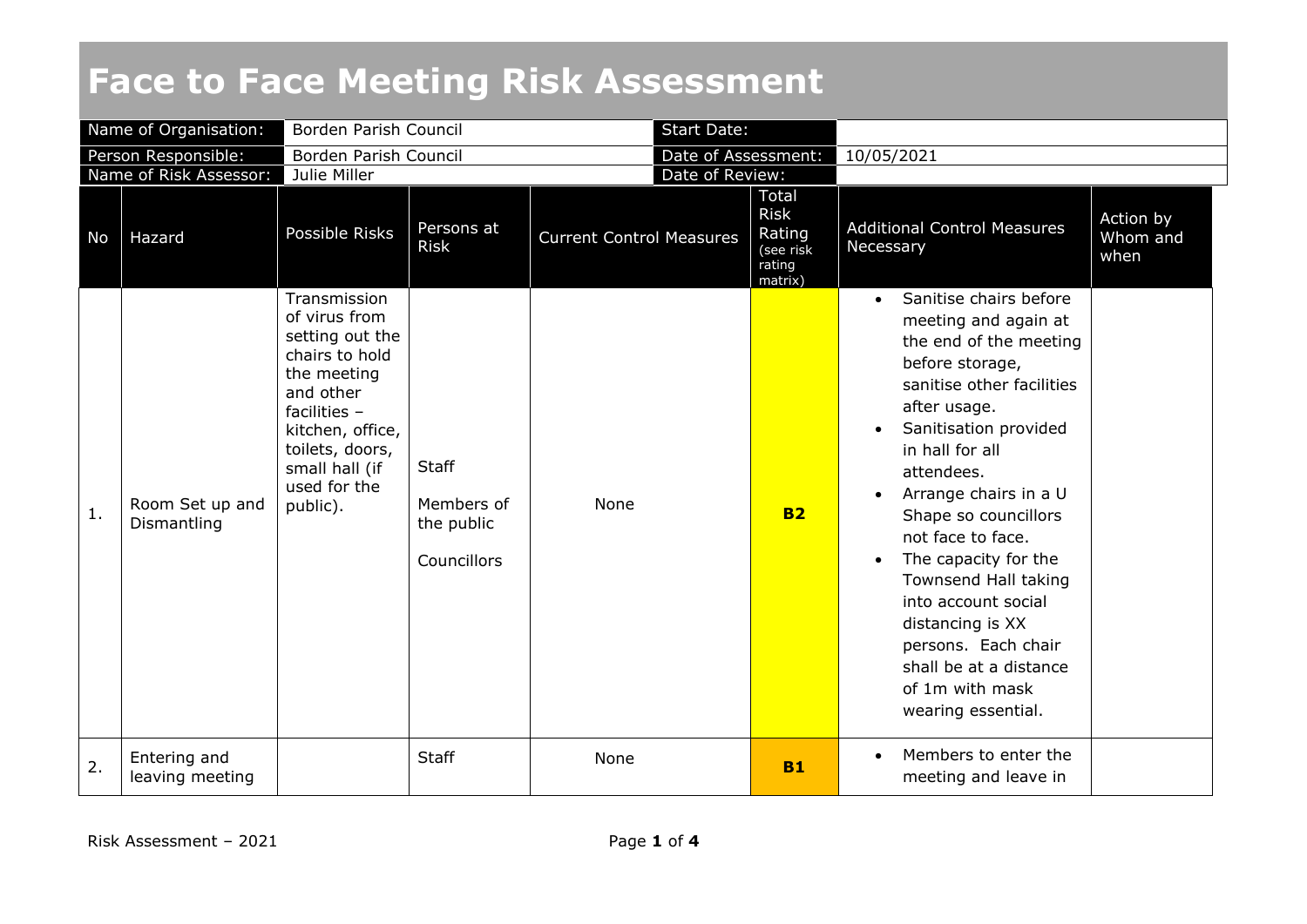| No | Hazard | Possible Risks                                                                                                                      | Persons at<br><b>Risk</b>               | <b>Current Control Measures</b> | Total<br><b>Risk</b><br>Rating<br>(see risk<br>rating<br>matrix) | <b>Additional Control Measures</b><br>Necessary                                                                                                                                                                                                                                                                                                                                                                                                                                                                                                                                                                                                                                                                                       | Action by<br>Whom and<br>when |
|----|--------|-------------------------------------------------------------------------------------------------------------------------------------|-----------------------------------------|---------------------------------|------------------------------------------------------------------|---------------------------------------------------------------------------------------------------------------------------------------------------------------------------------------------------------------------------------------------------------------------------------------------------------------------------------------------------------------------------------------------------------------------------------------------------------------------------------------------------------------------------------------------------------------------------------------------------------------------------------------------------------------------------------------------------------------------------------------|-------------------------------|
|    |        | Close<br>proximity to<br>other<br>members and<br>the public<br>entering and<br>leaving the<br>meeting and<br>contact with<br>doors. | Members of<br>the public<br>Councillors |                                 |                                                                  | an orderly socially<br>distanced way.<br>Clerk to arrive at 30<br>$\bullet$<br>mins before<br>councillors.<br>Members to arrive at<br>15 mins before<br>meeting and be seated<br>at this time.<br>Controlled, socially<br>$\bullet$<br>distanced, one by one,<br>entry to be conducted<br>by member<br>volunteers.<br>Members of the public<br>$\bullet$<br>to arrive no earlier<br>than five mins before<br>meeting starts.<br>A volunteer councillor<br>$\bullet$<br>will need to be at the<br>entrance allowing<br>members of the public<br>access one by one up<br>to the maximum<br>allowed.<br>Hands to be sanitised<br>$\bullet$<br>on arrival with<br>provision of sanitiser.<br>Notices to be erected<br>on entry to meeting |                               |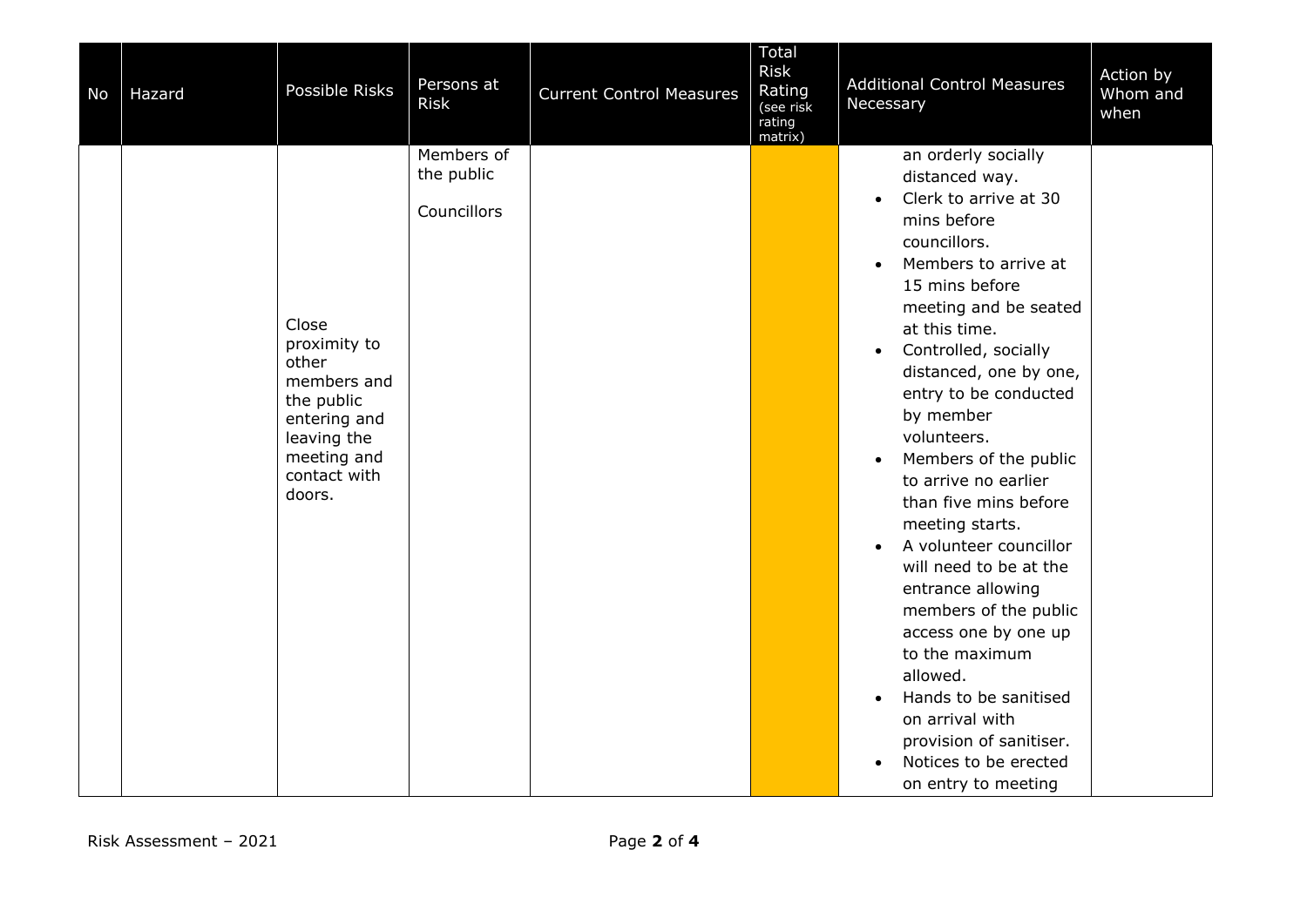| No | Hazard                 | Possible Risks                                        | Persons at<br><b>Risk</b>                               | <b>Current Control Measures</b> | Total<br><b>Risk</b><br>Rating<br>(see risk<br>rating<br>matrix) | Action by<br><b>Additional Control Measures</b><br>Whom and<br>Necessary<br>when                                                                                                                                                                                       |
|----|------------------------|-------------------------------------------------------|---------------------------------------------------------|---------------------------------|------------------------------------------------------------------|------------------------------------------------------------------------------------------------------------------------------------------------------------------------------------------------------------------------------------------------------------------------|
|    |                        |                                                       |                                                         |                                 |                                                                  | regarding social<br>distancing and the<br>wearing of masks.<br>PPE to be available.<br>Support Test and<br>Trace app.                                                                                                                                                  |
| 3. | Meeting<br>Environment | Transmission<br>of virus<br>through air<br>and touch. | <b>Staff</b><br>Members of<br>the public<br>Councillors | None                            | <b>B1</b>                                                        | Socially distanced<br>$\bullet$<br>seating arrangement.<br>Windows and doors to<br>be left open to<br>facilitate the free flow<br>of air/ ventilation<br>though the meeting<br>room.                                                                                   |
| 4. | Conduct of<br>Meeting  | Transmission<br>of virus<br>through air<br>and touch. | <b>Staff</b><br>Members of<br>the public<br>Councillors | None                            | <b>B1</b>                                                        | Members and public to<br>$\bullet$<br>remain socially<br>distanced at all times.<br>Wearing of masks<br>except when speaking.<br>Shouting to be<br>avoided.<br>The circulation of<br>paper documents to<br>be suspended and no<br>sharing or pens or<br>other objects. |